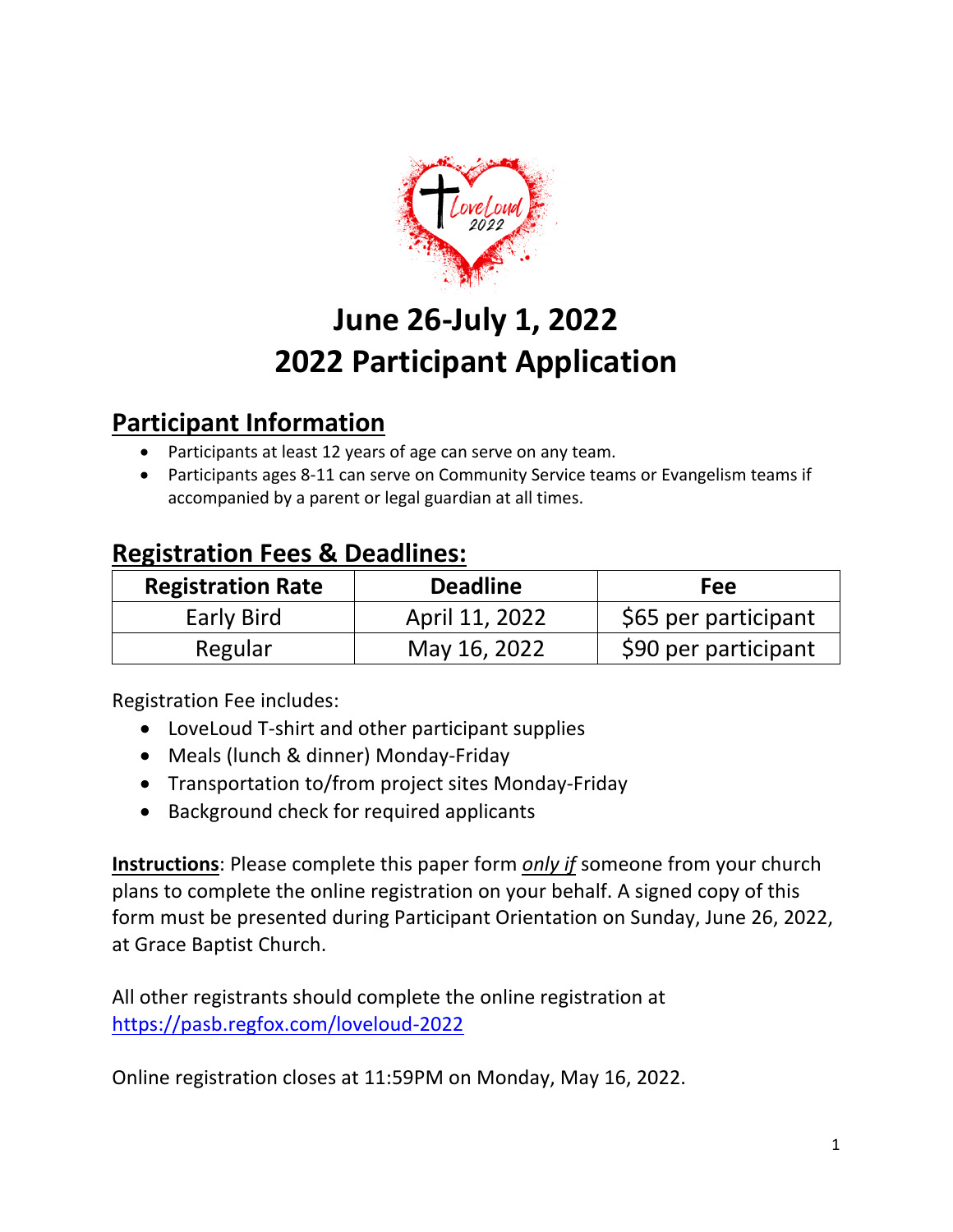#### **I. Participant Information**

|                                                                                   | E-mail <u>__________________________</u> |
|-----------------------------------------------------------------------------------|------------------------------------------|
| Address _______________________________City ______________State _____ Zip _______ |                                          |
|                                                                                   | Cell Phone ______-_______________        |
|                                                                                   |                                          |
| Are you a current student? _____ Yes _____ No                                     |                                          |

If yes, please list age: *Must be at least 12 years old in order to participate on Construction Teams*. *Must be at least 8 years old to serve on all other teams. 8-11 year old students must serve on a team with at least one of their parents/legal guardians.*

#### **II. Project Type Preference**

Please rank the type of missional service opportunity in which you would be interested in order of preference from 1 (most interested) to 3 (least interested):

Community Service (landscaping, car wash, painting, general labor, etc.) **EXECONSTREE CONSTRET CONSTRET CONSTRET CONSTRET CONSTRET CONSTRET CONSTRET CONSTRET CONSTRET CONSTRET CONSTRET** Evangelistic Outreach (block parties, yard sale, servant evangelism, etc.)

#### **III. LoveLoud Conduct Policy**

I understand that participants of LoveLoud projects agree not to use tobacco products, alcoholic beverages, or illegal drugs; and not to have possession of or use any fireworks, firearms, knives (with the exception of utility knives), or weapons of any other kind during the duration of the project. I also understand that LoveLoud participants will wear proper attire at all times, including shirts with sleeves and pants/shorts of appropriate length.

**I \_\_\_\_\_ Do \_\_\_\_\_ Do Not agree to abide by the LoveLoud Conduct Policy.**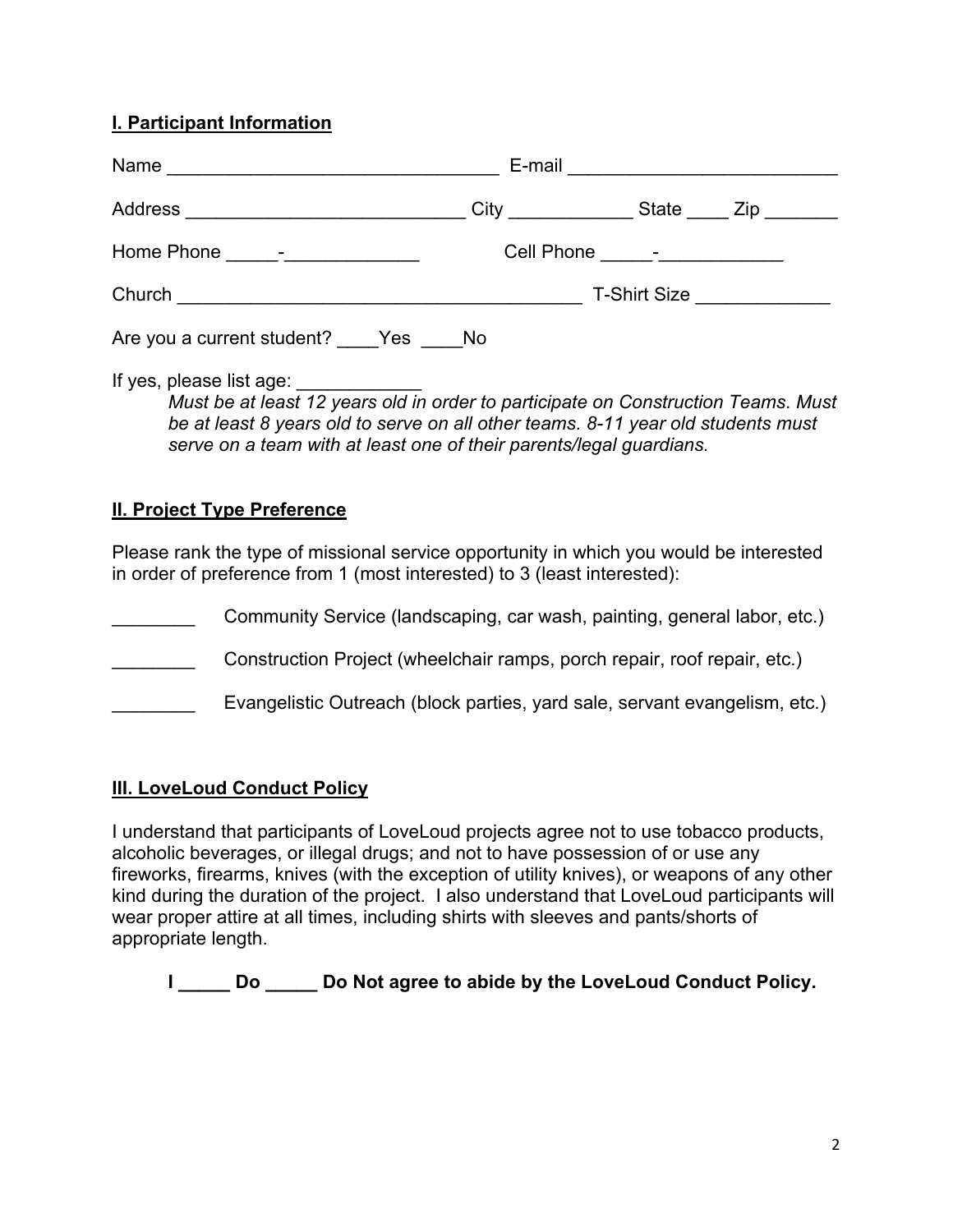#### **IV. Medical/Property Waiver**

If I accept the above position for a LoveLoud service project, I will not expect any organization with which I may work or be associated to be responsible or liable to me for any loss or damage to my property, any personal injury or illness, or any other injuries or damage I may suffer. In consideration of my admission to volunteer service, and for other good and valuable consideration, on behalf of myself, my heirs, executors, administrators, and assignors, I hereby release the Pike Association of Southern Baptists and its related entities, and any employee of the forgoing organizations from any and all such claims or demands.

#### **V. Registration Fee**

I understand that the early bird fee for volunteering in LoveLoud service projects is \$60.00 and that the regular registration fee is \$90.00. I understand that volunteers are not paid for their work.

#### **VI. Background Check Authorization**

In the interest of maintaining the safety and security of our churches, employees, and property, Pike Association of Southern Baptists (the "Company") will order a "consumer report" (a background report) or "investigative consumer report" on all LoveLoud participants at least 18 years or older at least once every three years. The background check company, Protect My Ministry (the "Background Check Company"), will prepare the background report for the Company.

The Background Check Company can be reached by phone at (800) 319-5581 or at their Internet Website Address protectmyministry.com. The background report may contain information concerning your character, general reputation, personal characteristics, mode of living, and credit standing. The types of information that may be ordered include but are not limited to: Social Security number verification; criminal, public, educational and, as appropriate, driving records checks; verification of prior employment; reference, licensing and certification checks; credit reports; drug testing results; and, if applicable, worker's compensation injuries.

Credit history will only be requested when permitted by law and where such information is substantially related to the duties and responsibilities of the position for which you are applying. The information may be obtained from private and public record sources, including personal interviews with your associates, friends, and neighbors. (An "investigative consumer report" is a background report that includes information from such personal interviews, except in California where that term means any background report that is not a credit report.)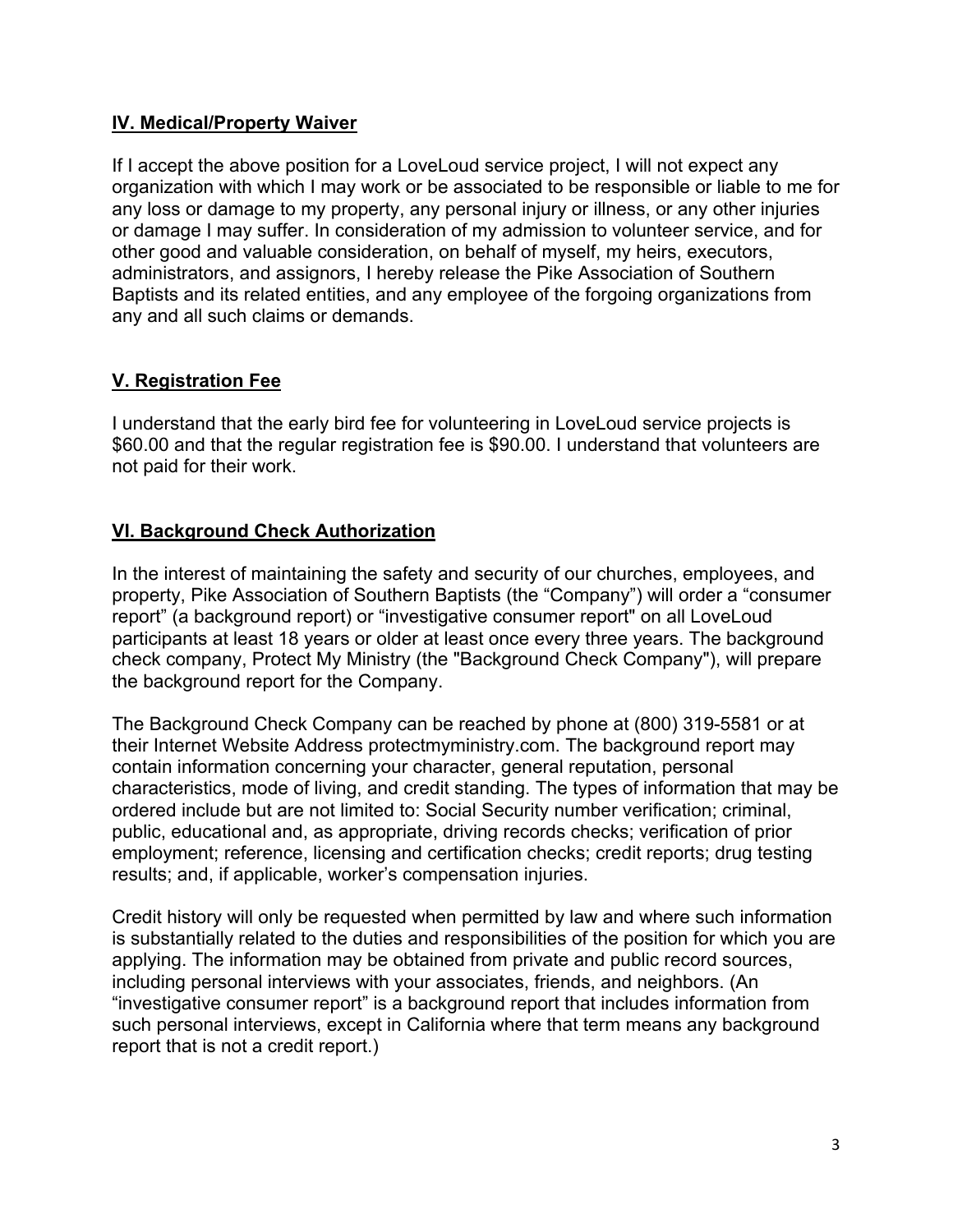After carefully reading this Background Check Disclosure and Authorization form, I authorize the Company to order my background report, including investigative consumer reports. I understand that the Company may rely on this authorization to order additional background reports, including investigative consumer reports, during my employment without asking me for my authorization again as allowed by law.

I also authorize the following agencies and entities to disclose to the Background Check Company and its agents all information about or concerning me, including but not limited to: my past or present employers; learning institutions, including colleges and universities; law enforcement and all other federal, state and local agencies; federal, state and local courts; the military; credit bureaus; testing facilities; motor vehicle records agencies; if applicable, worker's compensation injuries; all other private and public sector repositories of information; and any other person, organization, or agency with any information about or concerning me. The information that can be disclosed to the Background Check Company and its agents includes, but is not limited to, information concerning my employment history, earnings history, education, credit history, motor vehicle history, criminal history, military service, professional credentials and licenses and substance abuse testing.

I agree the Company may rely on this authorization to order background reports, including investigative consumer reports, from companies other than the Background Check Company without asking me for my authorization again as allowed by law. I also agree that a copy of this form is valid like the signed original. I certify that all the personal information I provided is true and correct.

| <b>Signature of Releasor</b>                                                                         | Date: |
|------------------------------------------------------------------------------------------------------|-------|
| (Ages 18 & above must authorize background check or applicant cannot participate in LoveLoud event.) |       |
|                                                                                                      |       |
| <b>VII. Background Check Information</b>                                                             |       |

| Date of Birth | <b>Social Security Number</b> |  |  |
|---------------|-------------------------------|--|--|
|               |                               |  |  |

Driver's License Number **Example 20** State  $\sim$  State  $\sim$ 

**Enter any Other Names Used (including maiden names)**

| Maiden / Other Names | Years Used        |
|----------------------|-------------------|
| Maiden / Other Names | <b>Years Used</b> |
| Maiden / Other Names | Years Used        |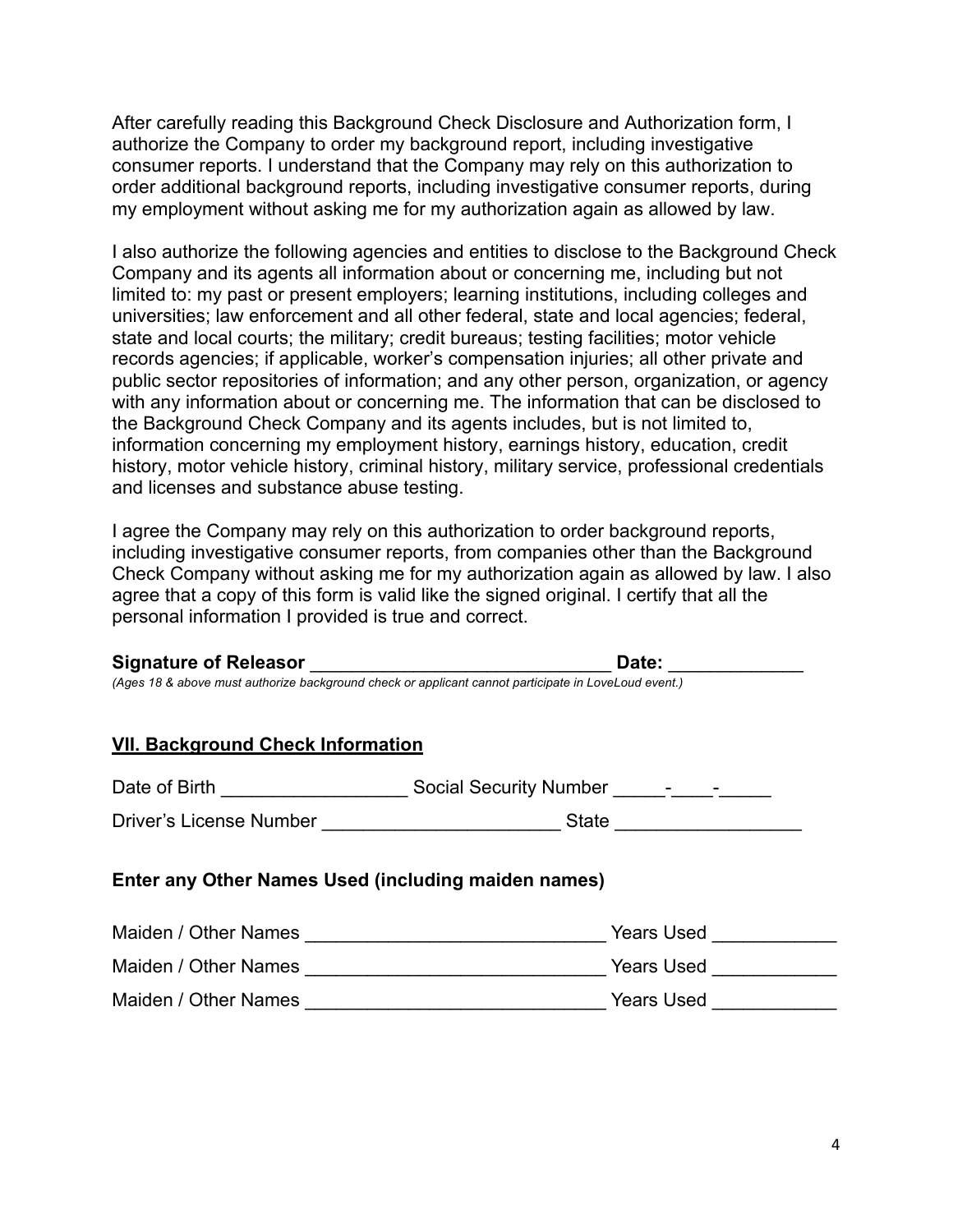#### **Addresses within the Last 7 Years**

|                                                                                          | City ____________________________State __________________Zip Code _______________ |
|------------------------------------------------------------------------------------------|-----------------------------------------------------------------------------------|
|                                                                                          |                                                                                   |
|                                                                                          | City ____________________________State __________________Zip Code _______________ |
|                                                                                          |                                                                                   |
|                                                                                          | City ___________________________State __________________Zip Code ________________ |
| <b>Criminal History</b><br>Have you ever been convicted of a crime? $\Box$ No $\Box$ Yes |                                                                                   |
| Do you have charges pending against you for any crime? $\Box$ No $\Box$ Yes              |                                                                                   |
|                                                                                          |                                                                                   |
|                                                                                          |                                                                                   |

#### **VIII. Participant Signature**

The above information in this application is true and accurate to the best of my knowledge. I understand that false information will be grounds for termination of volunteer service. I hereby authorize the Pike Association to verify all information contained on this application, and I understand this authorization and termination policy and agree to the release and verification of the aforementioned information.

| <b>Participant Signature:</b>     |                                           | Date: |
|-----------------------------------|-------------------------------------------|-------|
| <b>Parent/Guardian Signature:</b> | (Only needed if participant is a student) | Date: |
| <b>Witness:</b>                   |                                           | Date: |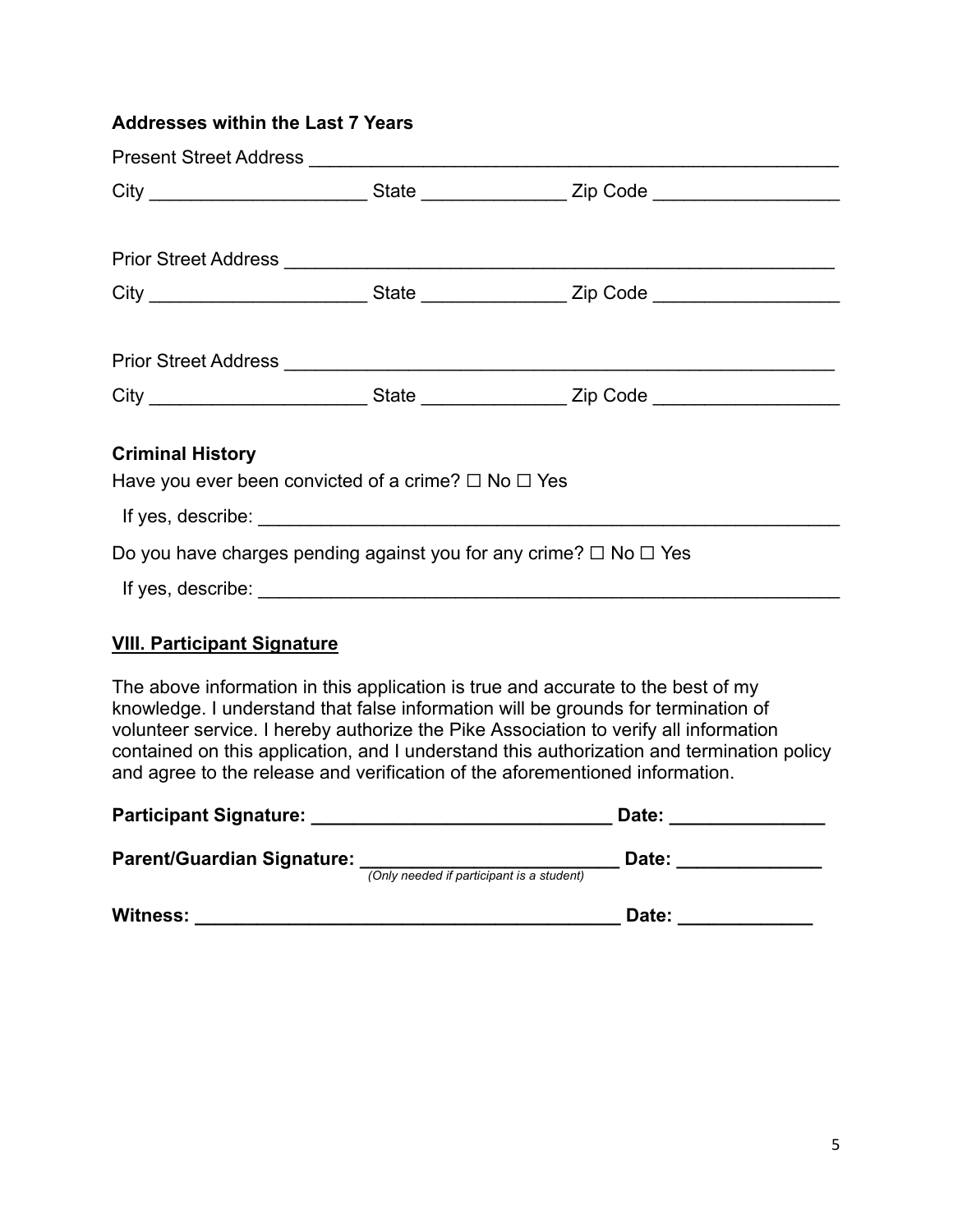### **Note: Only Participants Under 18 Must Complete Remaining Sections**

#### **IX. Parent/Guardian Consent Form**

The undersigned, as parent/legal guardian of a minor, have requested the aforementioned minor participate in certain activities and events sponsored by the Pike Association of Southern Baptists of Pikeville, Kentucky. I understand that the minor will be traveling with full time and volunteer adult chaperones and/or employees in vehicles which may be owned either by the Pike Association of Southern Baptists of Pikeville, Kentucky, by private individuals (including private vehicles driven by teenage drivers with expressed parental/guardian permission), or by churches affiliated with the Pike Association of Southern Baptists and do hereby give my express permission for the minor to travel to and participate in these activities and events. The undersigned does for himself/herself and on behalf of the aforementioned minor, his/her heirs, administrators, executors, and assigns, RELEASE, WAIVER, COVENANT NOT TO SUE AND DISCHARGE the Pike Association of Southern Baptists of Pikeville, Kentucky, its departments, agencies, employees, contractors, other ministry participants, sanctioning organization, sponsors, advertisers, employees, volunteers, chaperones, drivers (including teenage driver with parental/guardian permission) and the owner or lease of the premises or, equipment or vehicles used in connection with the activities and events sponsored by Pike Association of Southern Baptists of Pikeville, Kentucky, collectively hereinafter sometimes referred as "releasee", from all liability to the undersigned, the heretofore referred to minor and each's personal representatives, assigns, heirs, beneficiaries, spouses, administrative, and next of kin for any and all loss or damage and any claim or any demand on account of injury to the undersigned or the aforementioned minor or his/her property, including, but not limited to death, whether caused by the negligence of the "releasee" or otherwise, while the aforementioned minor is participating in the activities or events sponsored by the Pike Association of Southern Baptists of Pikeville, Kentucky or being upon or about the area of the activities or events, or officiating in, observing, working the activities or events, or for any other purpose participating in or traveling to or from the activity or event, or resulting from discipline deemed necessary.

The undersigned represents, agrees, and warrants that at any time the undersigned feels that the activities or events, or the planning or administration of or organization thereof is unsafe, or for any reason he/she can no longer accept the terms and conditions hereof, the undersigned will immediately advise the Pike Association of Southern Baptists of Pikeville, Kentucky of such and will immediately terminate the aforementioned minor's participation in the activities or events sponsored by the Pike Association of Southern Baptists of Pikeville, Kentucky.

The undersigned fully understands that the Pike Association of Southern Baptists of Pikeville, Kentucky has no obligation or requirements to allow the aforementioned minor to participate in the activities or events and cannot and would not allow the aforementioned minor to participate in the activities and events unless the undersigned had fully read, understood, accepted and agreed to be bound by the terms and conditions contained herein.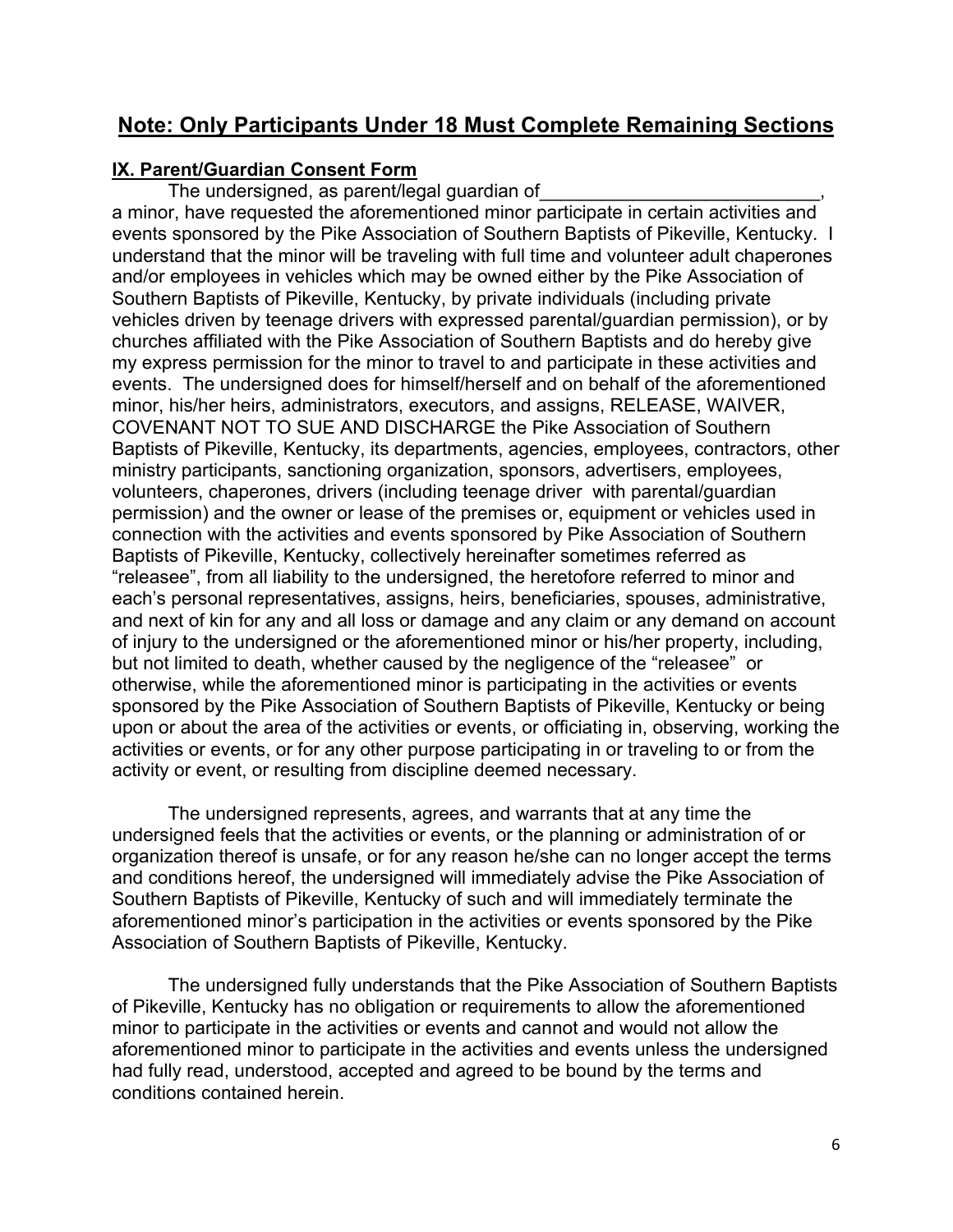The undersigned further agrees to fully and completely indemnify, save and hold harmless the "releasee" from any loss, liability, damage or cost that the "releasee" may occur due to, arising out of, or relating to the aforementioned minor's participation in the activities and events sponsored by the Pike Association of Southern Baptists of Pikeville, Kentucky, including claims for subrogation asserted by third parties arising out of injury or death to the aforementioned minor whether caused by the negligence of the "releasee" or otherwise.

Further, the undersigned does hereby request that the Pike Association of Southern Baptists of Pikeville, Kentucky and its ministry staff, employees, chaperones (including full time and volunteer staff) to carry out and discipline in their judgment deemed necessary for the aforementioned minor while participating in the activities and events sponsored by the Pike Association of Southern Baptists of Pikeville, Kentucky. The undersigned also specifically agrees to pay the full amount of the expenses incurred if disciplinary action for the minor includes the minor being sent home.

My permission is granted for the Pike Association of Southern Baptists of Pikeville, Kentucky and its ministry staff, employees, chaperones (including full time staff and volunteer staff) to obtain necessary medical attention in case of sickness or injury to the aforementioned minor.

I understand that as a participant aforementioned minor may be photographed or videotaped while participating in the activities and events sponsored by the Pike Association of Southern Baptists of Pikeville, Kentucky and do hereby give my permission and consent to allow these photographs or videotapes to be used in promotional materials.

| Parent/legal guardian signature | Date |
|---------------------------------|------|
|                                 |      |

#### **X. Student Medical Information**

| Student Information<br>A. |                                    |
|---------------------------|------------------------------------|
| Name                      | <b>SSN</b>                         |
| <b>Address</b>            |                                    |
| City/State/Zip            |                                    |
| Date of Birth             | <b>Last Grade Completed</b><br>Age |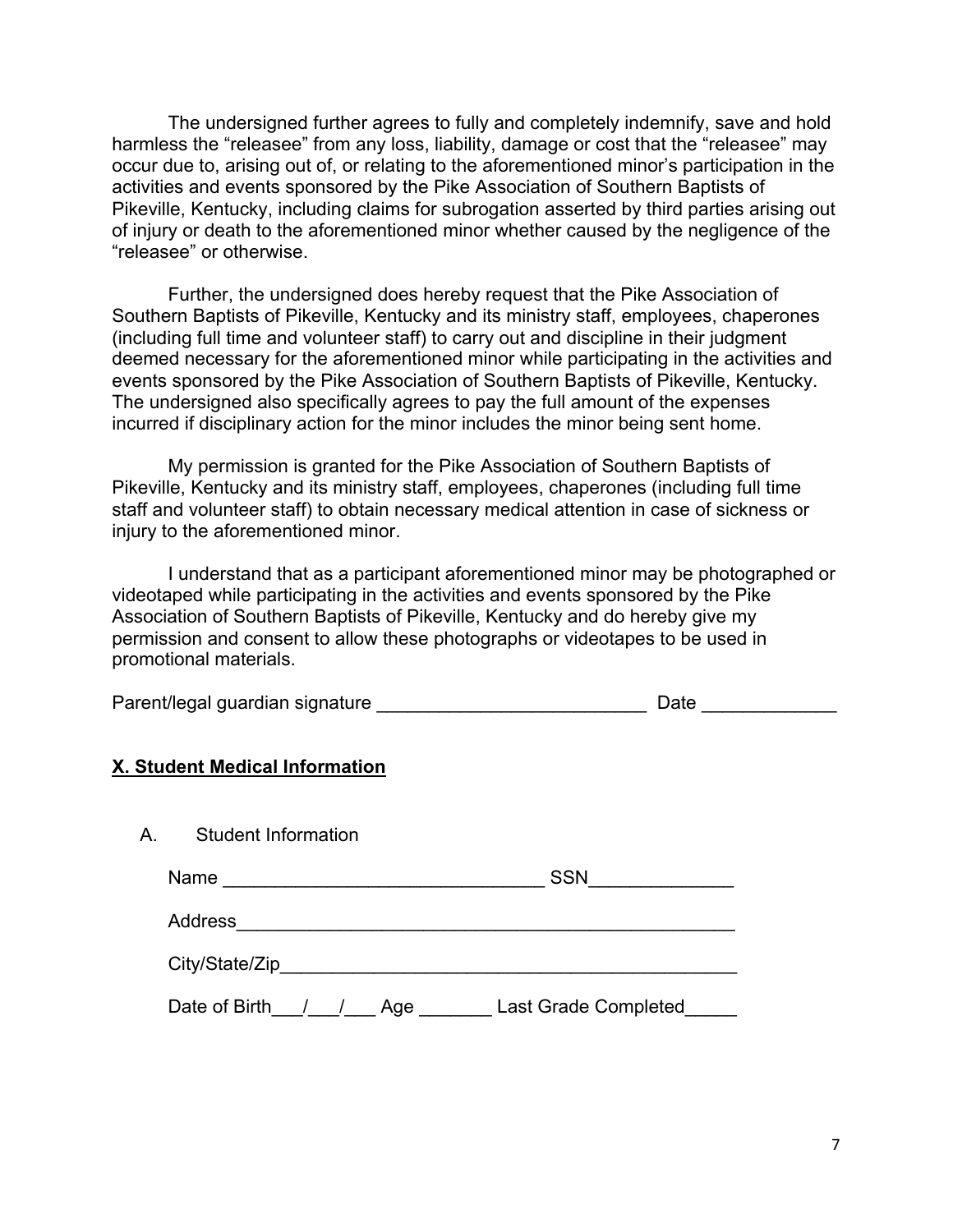| В.          | Parent/Guardian Information                      |                                                                            |  |
|-------------|--------------------------------------------------|----------------------------------------------------------------------------|--|
|             |                                                  | Parent/Guardian Name                                                       |  |
|             |                                                  |                                                                            |  |
|             |                                                  |                                                                            |  |
|             |                                                  | Home Phone ______________________Cell Phone____________________            |  |
|             |                                                  |                                                                            |  |
|             |                                                  |                                                                            |  |
|             |                                                  |                                                                            |  |
|             |                                                  | ID#_________________Group#_______________Effective Date________            |  |
|             |                                                  |                                                                            |  |
| $C_{\cdot}$ |                                                  | Person to call in case of emergency (if parent/guardian cannot be reached) |  |
|             |                                                  |                                                                            |  |
|             |                                                  |                                                                            |  |
| D.          | <b>Medical Information</b>                       |                                                                            |  |
| 1.          | Please check and specify if any past history of: |                                                                            |  |
|             | Allergies (substances)                           | Asthma                                                                     |  |
|             | <b>Diabetes</b>                                  | <b>Heart Condition</b>                                                     |  |
|             | Hypoglycemia                                     | <b>Mental Disorder</b>                                                     |  |
|             | Epilepsy                                         | Other:                                                                     |  |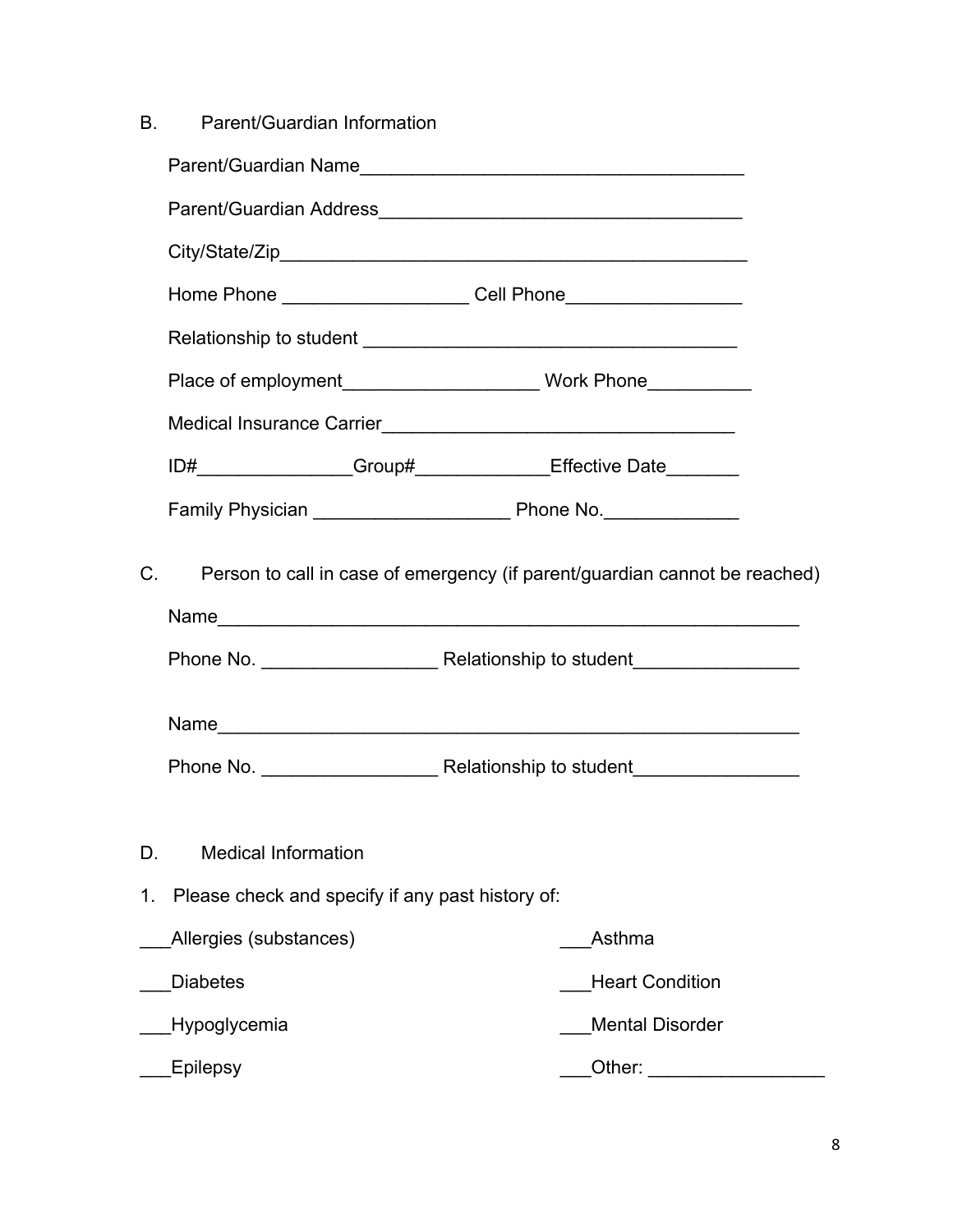|    |               | 2. Generally student's health is: (check one)<br>Excellent _____ Good _____ Fair _____ Poor |                                                                                  |
|----|---------------|---------------------------------------------------------------------------------------------|----------------------------------------------------------------------------------|
|    |               |                                                                                             | If Fair or Poor, please explain:<br><u>Fair or Poor</u> , please explain:        |
|    |               |                                                                                             | 3. List any previous operations or serious illnesses: __________________________ |
|    | prescription: |                                                                                             | 4. List any medications your child presently takes, both prescription and non-   |
|    |               |                                                                                             |                                                                                  |
|    |               |                                                                                             |                                                                                  |
|    |               |                                                                                             |                                                                                  |
|    |               |                                                                                             |                                                                                  |
|    |               |                                                                                             |                                                                                  |
|    |               |                                                                                             |                                                                                  |
| 5. |               |                                                                                             | List any medication your student should not take or you do not want your student |

\_\_\_\_\_\_\_\_\_\_\_\_\_\_\_\_\_\_\_\_\_\_\_\_\_\_\_\_\_\_\_\_\_\_\_\_\_\_\_\_\_\_\_\_\_\_\_\_\_\_\_\_\_\_\_\_\_\_\_\_\_\_\_\_

6. Medication/Food Allergies: **Supplier and Supplier Allergies** of the state of the state of the state of the state of the state of the state of the state of the state of the state of the state of the state of the state of